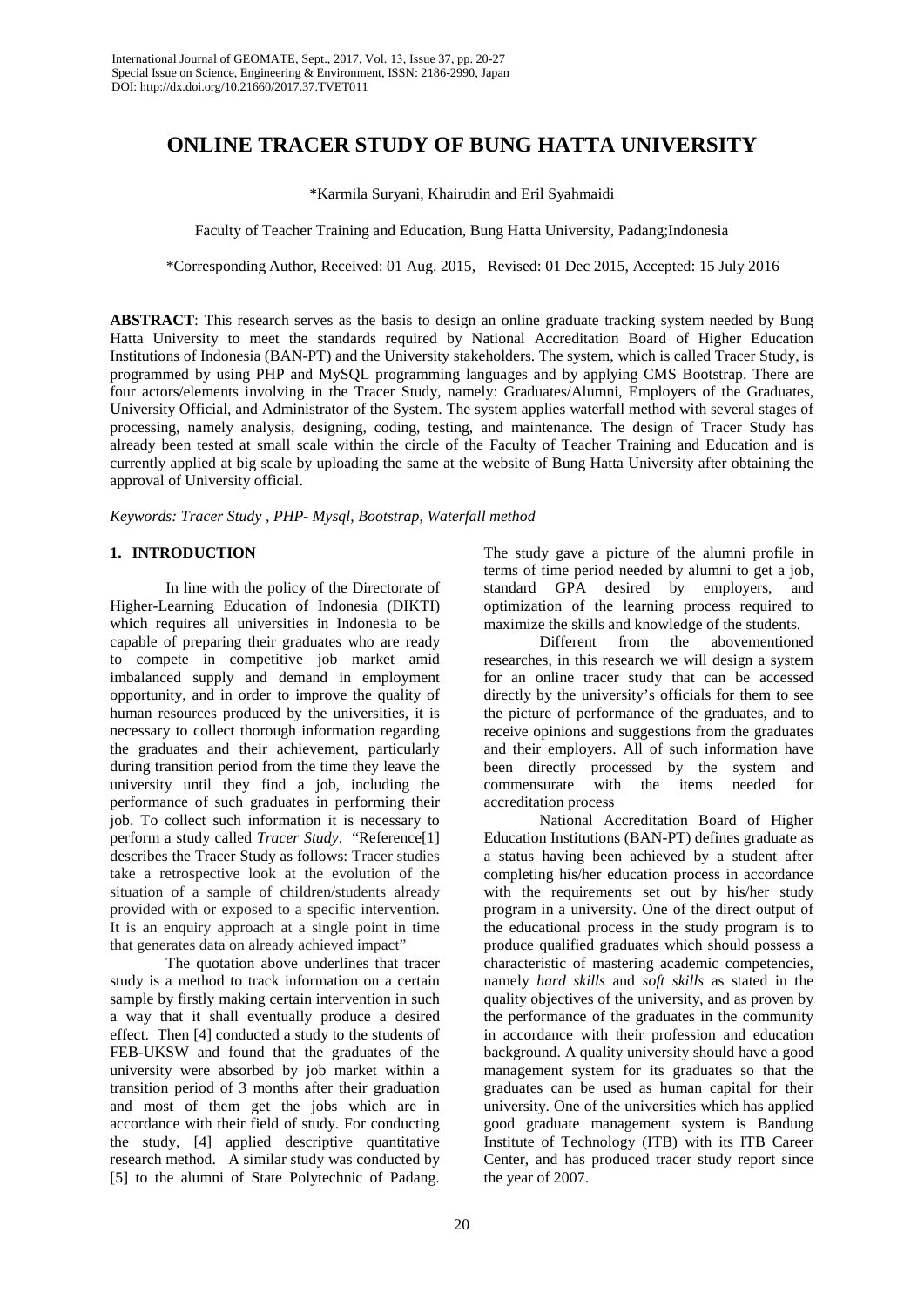Bung Hatta University as one of the private universities in Indonesia consists of 7 faculties and 1 post-graduate program with 31 study programs, and has produced more than 36,000 graduates. The university has actually applied something like an alumni tracking program since 2005, namely in the form of questionnaires distributed to the alumni. By using WEB-based database, the university then produced database of alumni per faculty, named SIALU (Bung Hatta University Alumni System). But the instruments being used and information received are not sufficient for the management to make decision for future development. There are some additional indicators which must be provided any further in a bid to meet the standard set out by Higher Learning Education Directorate and National<br>Accreditation Board of Higher Education Accreditation Board of Higher Education Institutions (BAN-PT) of Indonesia.

This research aims at designing an online system for tracking the graduates of Bung Hatta University. A system, according to [6] is a working network of interconnected procedures, gathered together to perform an activity or to accomplish a particular goal. It is very much necessary in a company or government institution for supporting their performance, no matter how small or large they are. In order for the system to run properly, a harmonious cooperation between the elements in the system is a must.

To design an online system we use a webbased information system to facilitate a communication between two or more computers. The web-based information system consists of a web on server side and a web on client side. The web on client side is a web that is used by the client to access services provided by the information system. The web on the server side is a web being provided for presenting the services that can be accessed by the server in an information system which has designed and prepared previously. In 2012, the Directorate General of Higher Education Institutions through the Directorate of Learning Activities and Students Affairs initiated an online tracer study system in its website: *evaluasi.dikti. go.id/tracerstudy* designed as a career development center, but the system until now fails to work properly. As in [3] has also made an application program which can be used for organizing and processing survey related data named QTAFI. The first institution which introduced this program is Incher-Kassel, Germany. However, for accessing the program there are certain requirements to be fulfilled. In general, a web-based information system

has the following functions:

1. Communication Function

In a web-based information system there are communication facilities such as chatting, forums, contact forms, web mail, etc. 2. Information Function

Web-based information system plays significant role in providing information. With no limitations on distance, space, and time.

3. Transaction Function

Web-based information system can also be used as a means of business transactions, either for goods, services and others.

There are several information to be developed in a tracer study system which afterward can be used by university official to assess the performance of the alumni, to evaluate the education program and to fill in the accreditation forms. The system consists of the following contents:

- a. Overview of the career of the graduates, covering the profile, length of time until finding the first job, job position, suitability of the education background with the current job, and input for curriculum development.
- b. Opinion of the alumni regarding their competence when compared to the requirements of BAN-PT and the demands of the real world in employment.
- c. Opinion of the employers regarding the capability; integrity (ethics and morals), knowledge-based expertise (professionalism), English proficiency, proficiency in information technology, communication, teamwork, and selfdevelopment.

When the alumni tracking system has been set online in the university's website, all graduates and their employers will easily participated in giving information and suggestion, and fill in the data asked by the university at any time, and all of the data may be used by the university official to evaluate its programs and to fulfill the requirements for improving the accreditation of Bung Hatta University.

## **2. RESEARCH METHOD**

Because this research is directed for developing the tracer study system, the research method being used shall be research and development (R&D) method. According to [7] research and development method is a method being used to produce certain product and at the same time to test the effectiveness of the product. Procedure of this research can be seen in the following Fig 1.



Fig. 1. Procedure of Research and Development(R&D) Method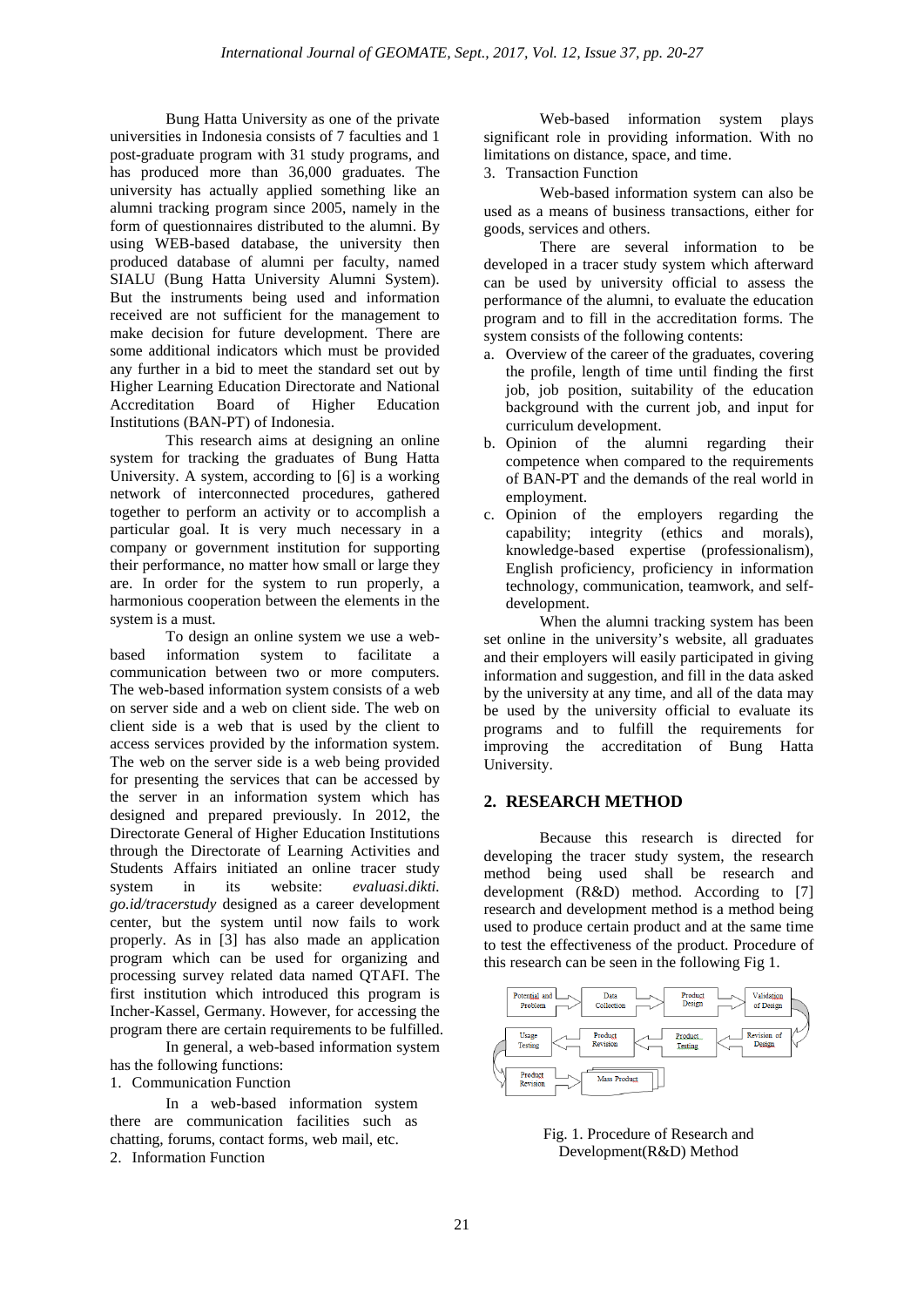In view of Fig 1 above, the steps to develop online tracer study of Bung Hatta University shall be as follows:

a. Analyzing the potential and problems associated with the development of the system.

This step is done by performing library research in order to find literatures and journals related thereto, and scientific evidences from researchers who have ever made similar research before. The fact that Bung Hatta University has yet to run online tracer study system even though it has already had web-based information system is the potential for performing this research.

- b. Collecting all necessary data by conducting field studies regarding the system and the implementation of tracer study in some universities which have already implemented the tracer study, such as Bandung Institute of Technology (ITB) and Gadjah Mada University (UGM).
- c. Designing the system and applying the tracer study based on information obtained in the previous two steps, in the following forms:
	- 1) Design for Input

Design in the form of tables is used to give clear picture and written description on the data existing in database. The sign \* represents *index*.

a) Administrator Table Table Name : tb\_admin<br>Used for : Logging-i : Logging-in by administrator to the

 system Key Field : Password

Table 1. Administrator Table

| <b>Field Name</b> | Key | Type    | <b>Field Width</b> | Remark      |
|-------------------|-----|---------|--------------------|-------------|
| Id Admin          | *   | Varchar | 20                 | Primary Key |
| Password          |     | Varchar | 100                |             |
| Name              |     | Varchar | 50                 |             |
| Title             |     | Varchar | 100                |             |

b) Questioner Table

| Table Name | : tb kuisioner          |
|------------|-------------------------|
| Used for   | : inputting questioners |
| Key Field  | : Questioner Number     |

|  | Table 2: Questioner Table |  |
|--|---------------------------|--|
|--|---------------------------|--|

| <b>Field Name</b>  | Key    | Type    | <b>Field Width</b> | Remark         |
|--------------------|--------|---------|--------------------|----------------|
| Questioner No.     | $\ast$ | Integer | 20                 | Primary Key    |
| Title              |        | Varchar | 100                |                |
| <b>Ouestion No</b> |        | Integer | 50                 | Auto Increment |
| <b>Duestion</b>    |        | Varchar | 250                |                |

c) Report Table

| Table Name: | tb_laporan        |
|-------------|-------------------|
| Used for:   | inputting reports |
| Key Field   | : Report Number   |

| <b>Field Name</b>      | Kev | Tvpe    | <b>Field Width</b> | Remark      |
|------------------------|-----|---------|--------------------|-------------|
| Report No.             | ×   | Integer | 20                 | Primary Key |
| Report Title           |     | Varchar | 100                |             |
| <b>Report Contents</b> |     | Varchar |                    |             |

# 2) Design for Output



# Fig 2. Design for Main Page

*Header* is part of the appearance at each page containing the title of the website and navigation of for exploring the website. *Content Area* is the column for presenting the contents of the website, whereas *footer* is part of the page for presenting the identity of the website as well as serving as *shortcut* to existing menus.

- d. Validating the system for evaluating whether the system which has been developed rationally would be more effective than the existing systems. This is done by asking for the opinion of multimedia experts and in view of the need of university's management. The multimedia experts are of the opinion that the appearance of the online tracer study system is rather less interesting, but the features have accommodated all the needs.
- e. Fixing the system based on the description on system weakness as obtained in step d, namely by improving the system. After the appearance is fixed then the online tracer study system is eligible to be tested.
- f. Limited testing of the system by involving certain study programs and faculties within the circle of Bung Hatta University. In this case the system is tested to the Faculty of Teacher Training and Education of Bung Hatta University.
- g. Revising the system based on the input and feedback obtained during limited testing. Improvement of the system is mainly focused on the matters that interfere and impede the smooth implementation of the system.
- h. Testing of the system in a broader scope, involving the alumni of 2009-2014. The result of testing shows that in average, the alumni work as teachers either in private or public school. There are some who work in private company and government institution in Indonesia.
- i. Revising the system based on the weaknesses and defect found during testing in actual conditions in step h.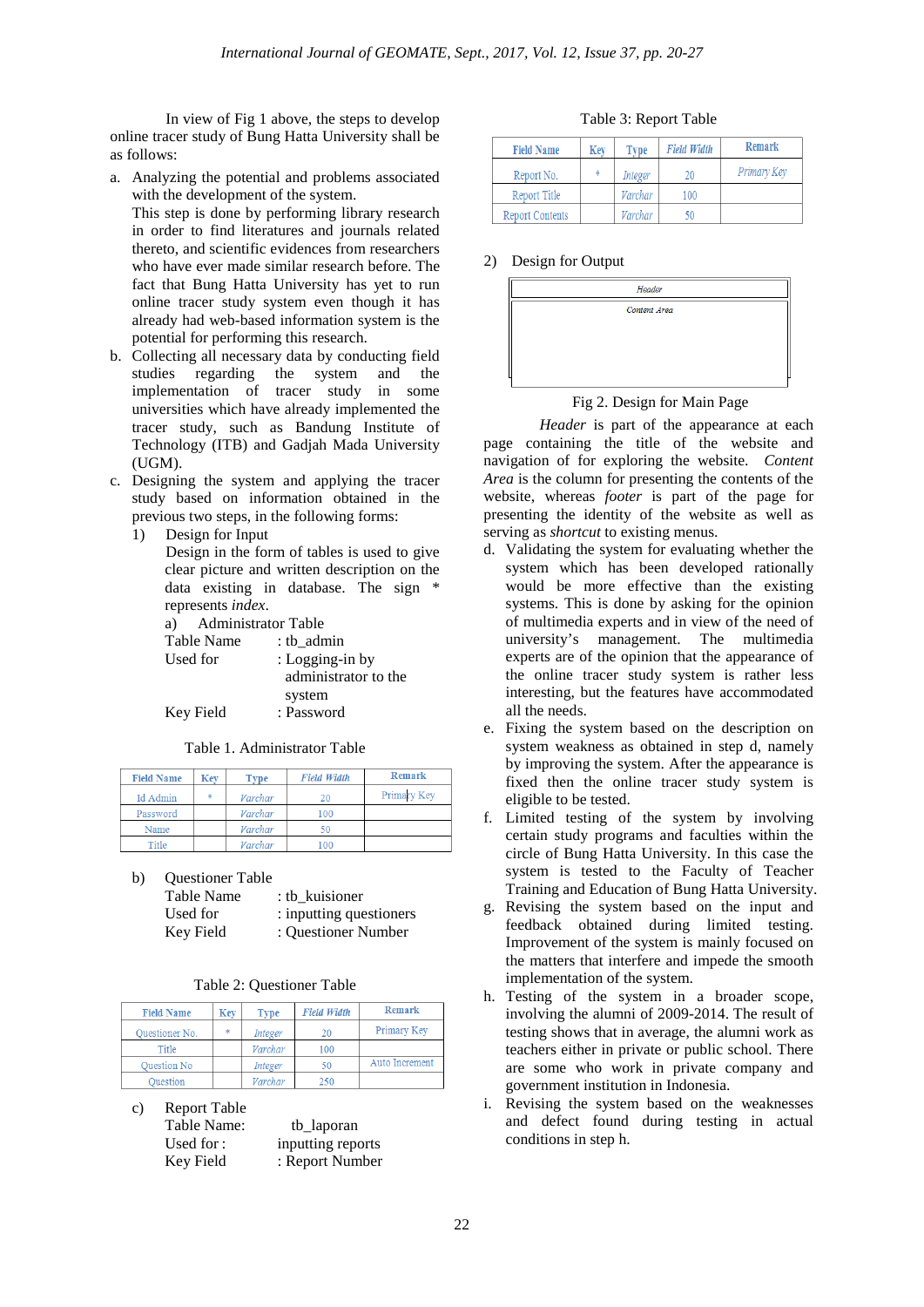j. Disseminating the system through seminars by inviting the parties having competencies and interest with the implementation of the system.

Institutionally, Tracer Study development process shall be under the supervision of the Second Vice-Rector for students and alumni affairs. In the development process, Trace Study shall involve any other relevant parties, including the core team which is appointed by the university's management to form technical implementation team and preparing the action plan. The core team is assigned to run the tracer studies conceptually and operationally.

In general there are 3 (three) teams directly involved in Tracer Study, namely; (1) Tracer Study Development Team which consists of researchers of the system, in cooperation with the related unit in the students management department of Bung Hatta University. This team has the duties of planning, implementing, report handling and disseminating the results of tracer study; (2) Technical Implementation Team, which is assigned to send the PIN of data to the alumni, checking it periodically and making contact by telephone to remind the alumni to fill in the instrument; (3) IT Systems Development Team, which is under the coordination of the Head of Electronic Data Center (PDE-Pustikom) and assigned to develop alumni web by applying the web tracer, to post online questionnaire in the web, and to maintain and provide database.

Specifically, implementation of the tracer study is intended to find empirical evidence of the graduates of Bung Hatta University regarding 8 (eight) objects of study as follows.

- a. Socio-biographical characteristics, education, and occupational background of the alumni before going to the university;
- b. Educational activities and learning experiences during the study in the campus;
- c. Job searching and transition to the world of work;
- d. Current occupation;
- e. Relationship between competencies acquired during the study with the demands of the world of work;
- f. Expectations of the alumni to the University;
- g. Satisfaction level of the employers of the alumni;
- h. Work value orientation.

There are several stages of research activities to be carried out, namely (1) preparing the instruments which elaborate the demands of various related units, both internal and external, such as complying with the standard set out by Higher Education Directorate, observing the university benchmarking, as well as formulating the items representing the characteristic of Bung Hatta University as educational institution. (2) Converting the questionnaire into digital data and posting it online by using the programming language PHP and MySQL through CMS Bootstrap. (3) Preparing the

hosting and domain for placing the validated online web questionares, (4) Preparating and distributing password / PIN to alumni via email. The data used for the PIN shall be drawn from the update preliminary data of the graduates. (5) Sending the email data to all alumni, (6) Processing and analyzing the data obtained from questionnaire, and (7) Socialization and dissemination of the study in the form of seminars, journals and others. The stages can be seen in the following Fig 3.



Fig 3. Flowchart of Tracer Study

#### **3. RESULTS AND DISCUSSION**

In reference to R&D procedures as set out by [7], the results of designing of the tracer study program is presented under the following menu: **3.1. Main Page**

The main page of Bung Hatta University Tracer Study is the page called Home. When this website is accessed for the first time, the Home page will show-up. This page contains a slideshow welcoming the user into the Tracer Study of Bung Hatta University and under the text there is a button that directly leads to the tracer page. At the top of the display there is a logo on the left and navigations consisting of "home", "tracer", and "about" on the right part. The main page can be seen in Fig 4.



C Refkinaldi 2015

Fig 4. Main Page

#### **3.2. Tracer page**

Tracer page is the page for the users to select the login type. There are three types of users in Bung Hatta University Tracer Study, namely as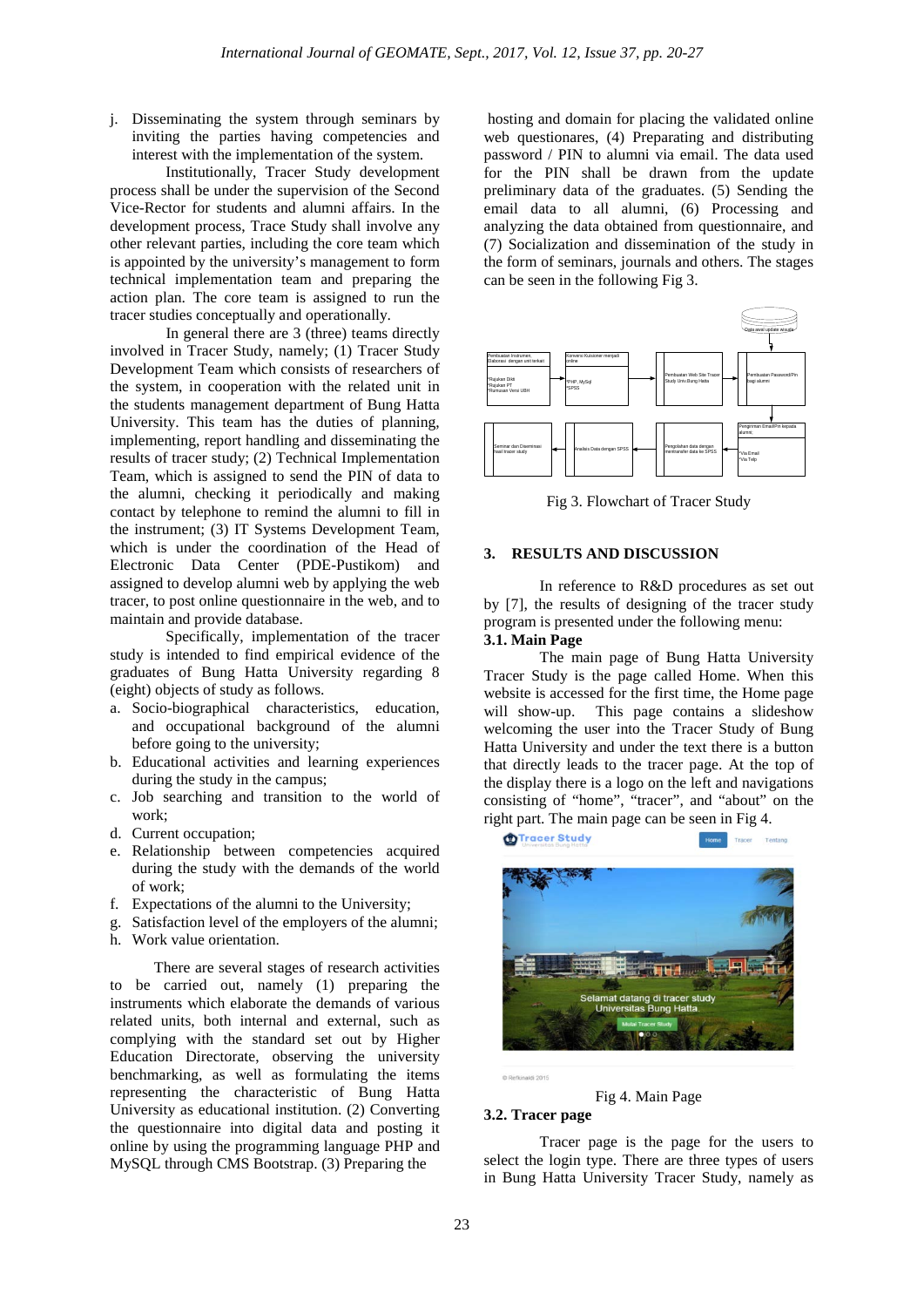**alumni**, **employer**, and **university official**. In such page there are short description below the picture, types of users, and the login button for each user (Fig 5).



Fig 5. Tracer Page

When the user wants to enter the website as a graduate of Bung Hatta University, he/she may click the alumni login button. The Alumni login page will then appear that contains the *login form* for the alumni. This page contains *username* box using NPM as the username and password text box for entering the alumni page. The alumni login form can be seen in Fig 6 and alumni profiles form in fig 7.



|  | Fig 6. Alumni Login Form |  |  |
|--|--------------------------|--|--|
|--|--------------------------|--|--|

| <b>D</b> Tracer Study<br>Iniversitas Bung Hatto | O Log Out |
|-------------------------------------------------|-----------|
| Alumni Profile<br>NPM                           |           |
| <b>Student Identification Number</b>            |           |
| <b>Nama</b>                                     |           |
| <b>Full Name</b>                                |           |
| Gender: Female Male<br><b>Adress</b>            |           |
| Adress                                          |           |
| Save                                            |           |

Fig 7. Alumni *Profile Form*

Upon entering the alumni page, for the alumni who has not yet filled in the data, he/she will be directed to the alumni profile form containing NPM box with name, gender, address, telephone / mobile phone number, email, department, class, graduation year, and occupation. The questionnaire form will appear immediately after the alumni loging-in by filling in his/her data. The questionnaire form consists of the questions with answers range of 1 to 5. For data input in HTML the *radio button*  input type is used. By using the radio button the alumni may only choose one answer for each point. Display of Alumni Questionnaire Form can be seen in Fig 8.



Fig 8. Alumni *Questionnaire Form*

After answering all the alumni questionnaire and click the save button, the page will move to a page containing the expression: "Thank you for filling in the questionnaire tracer study of Bung Hatta University". This indicates that all data has been filled.

In the tracer page there is also a tool for the employer of the alumni. By clicking employer login button, the user chooses to enter the system as the employer of the alumni of Bung Hatta University. Employer login form consists of the boxes containing number and password of the employer as in Fig 9.

| Employer Login         |
|------------------------|
| <b>Employer Number</b> |
| Password               |
| Sign in                |

Fig 9. Employer *Login Form* 

The employer profile form as in Figure 9 will appear after the employer successfully log in. Similarly with the alumni profile form, the employer profile form will appear when the employer has not yet filled in the personal data. In the employer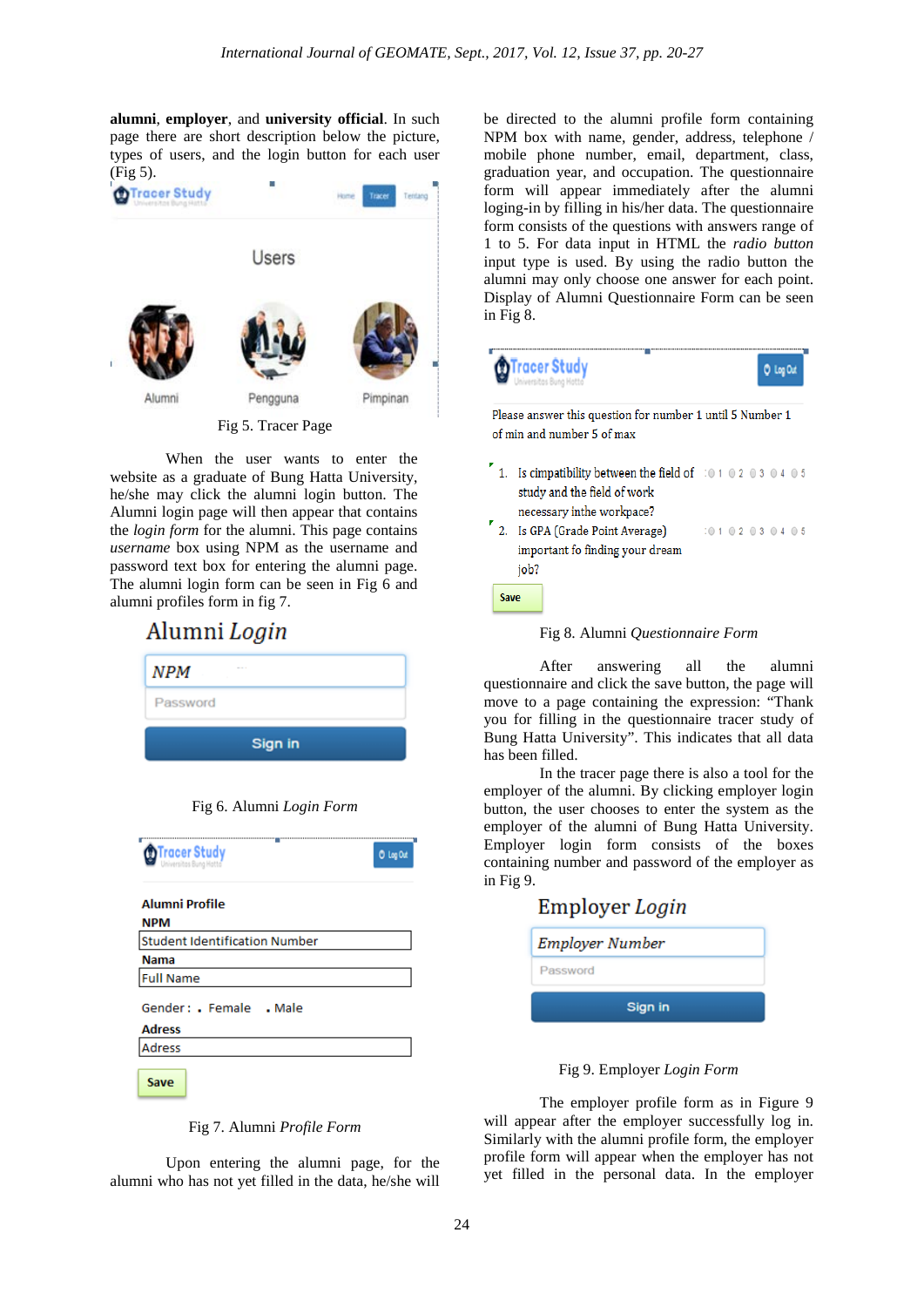profile form, the contents consist of employer number, name, job title, name of institution/company, address of institution, phone / fax number, and email.

| <b>D</b> Tracer Study | <b>O</b> Log Out |
|-----------------------|------------------|
| Employer Profile      |                  |
| <b>Employer Name</b>  |                  |
| <b>Full Name</b>      |                  |
| Name                  |                  |
| Vame                  |                  |
| Instansi Name         |                  |
| Instansi Name         |                  |
|                       |                  |

Save

Fig 10. Employer Profile Form

Once the employer fill in the data or if he/she has filled in the data before, then the employer questionnaire form will appear as shown in Fig 11.

| <b>D</b> Tracer Study |   |  |  |      |  |  |
|-----------------------|---|--|--|------|--|--|
|                       | _ |  |  | ____ |  |  |

Please answer this question for number 1 until 5 Number 1 of min and number 5 of max

- 1. Is inportant to build a relationship  $:0102030405$ between the university and the institution hiring the graduates?
- $\frac{1}{2}$ . How significant is the quality of  $: 0 1 0 2 0 3 0 4 0 5$ graduates affect he quality of cooperation between the university and the institutions hiring graduates?

#### Fig 11. Employer Questionnaire Form

The employer questionnaire form also contains questions with answers range from 1 to 5 and also uses radio button input type. After answering the questionnaire, the new page will appear with the expression "Thank you for filling in the questionnaire tracer study of Bung Hatta University". This page also indicates that all data has been filled.

Tracer study page also provides a tool for Bung Hatta University officials. On the tracer page, when the official clicks the login button named official it means that he/she enters the system as the high ranking official or person in charge of validating the data in the Tracer Study of Bung Hatta University. To be eligible for signing in to the official account one must firstly pass through the login page for official (Fig 12).

| Official Login |  |  |  |  |
|----------------|--|--|--|--|
| Official ID    |  |  |  |  |
| Password       |  |  |  |  |
| Sign in        |  |  |  |  |

Fig 12. Login Form for Official

Similar to alumni and employer page, the login form for official also consists of username and password. After completing the login, the official will see the main page that contains the dropdown button to display the menu. The menu consists of alumni questionnaire, employer questionnaires, tracer reports and validation (Fig 13).

|    | $Menu -$                        |  |  |  |
|----|---------------------------------|--|--|--|
|    | $\bullet$ Alumni questionnaires |  |  |  |
| ᆇ  | Employers questionnaires        |  |  |  |
| æ. | <b>Tracer Report</b>            |  |  |  |
|    | Validation                      |  |  |  |
|    | Log Out                         |  |  |  |



The page containing the answers from the alumni to the questionnaire shall show up when the official clicks on the alumni questionnaire button menu. This page will display the table of answers from the alumni and the field thereof which consists of number, questions, and answers of five answer options table (Fig 14)



Fig 14. Page of Alumni Answer to the Questionnaire

The page of employer's answers to the questionnaire shall also comes up when the official selects employers questionnaire menu. This page is similar to the page of alumni's answer to the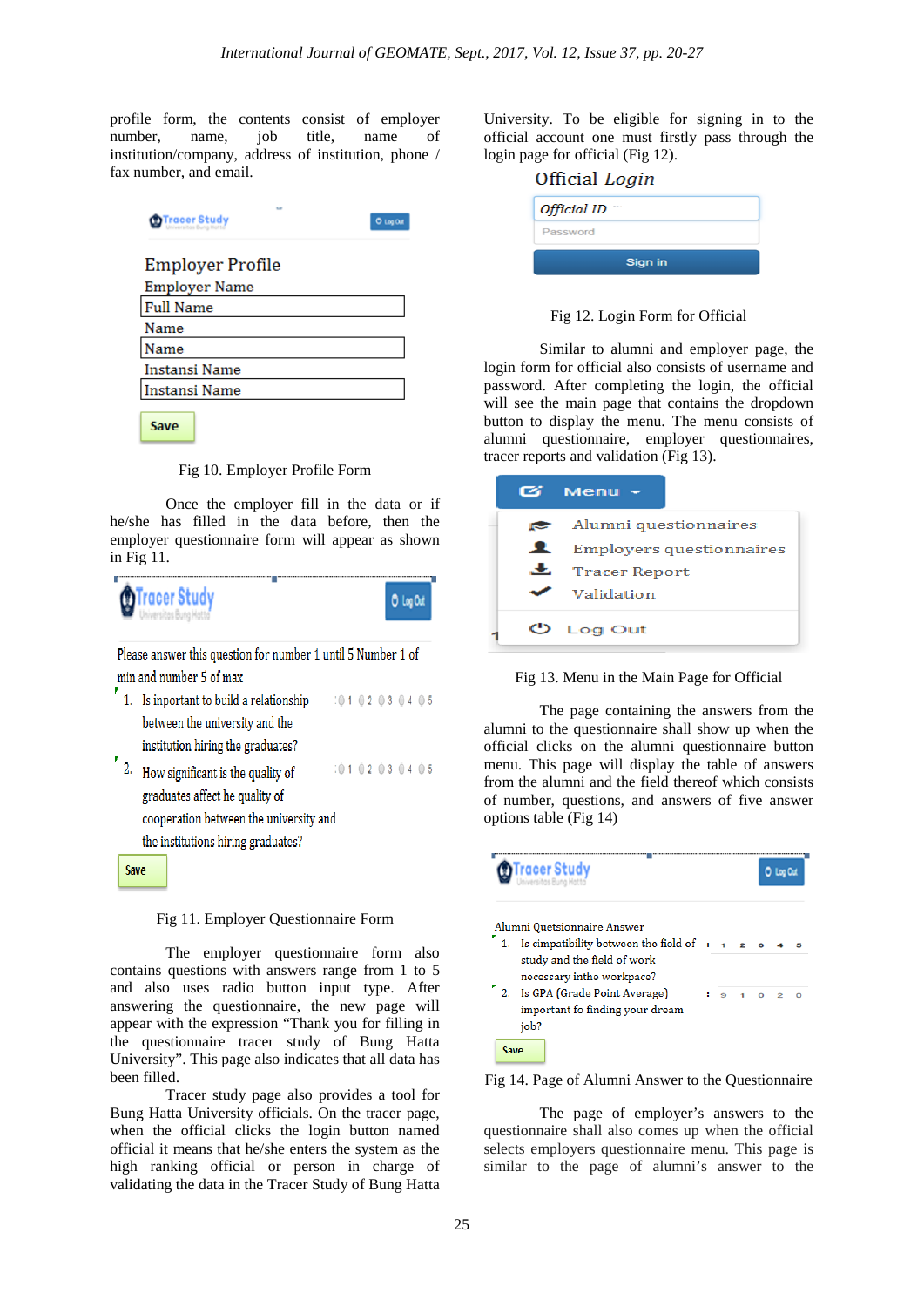questionnaire, but the data being used are those of the answers of the employers.

Furthermore, the page of tracer report download is a page that displays the tracer study reports which have been uploaded by the administrator for the purpose of validation by the official. The official may open the report by clicking tracer report menu. In this page, the official may download the report by clicking the name of the report file (fig 15).

| <b>Tracer Study</b> | <b>EX Menu</b> |
|---------------------|----------------|
|                     |                |

# Download Laporan Tracer

| No.            | Tgl. Upload | Nama File | Tipe      | Ukuran    |  |
|----------------|-------------|-----------|-----------|-----------|--|
|                | 2015-06-09  | fiwef     | pdf       | 1.5 MB    |  |
| $\overline{2}$ | 2015-06-08  | yfy       | pdf       | 445.36 KB |  |
| $\overline{3}$ | 2015-06-08  | laporan 3 | pdf       | 1.5 MB    |  |
|                | ---         | $\sim$    | $\bullet$ | . .       |  |

Fig 15. Page of tracer study report download

Validation page appears after the official selects the validation menu. On this page the official may validate the reports that have been entered by the administrator. This page consists of two parts, namely the part for making validation and the part containing the table of validation report of tracer study. In the part for making validation, the validation can be done by selecting the file name and then click the save button.<br>The most in

important page is the administrator page, which is the page that can only be used by the administrator to manage the entire data of Tracer Study. Admin login page contains admin form for entering into the admin page. The form consists of number of the admin as the username, and password. To add a new alumni account, the admin can add it in the alumni account page. Admin shall only need to enter the ID and new password on the panel of additional alumni account and click the save button. Furthermore, to add user accounts, the admin can choose the menu of user account page. The procedure is much the same with that of the alumni account. On this page there is a panel consisting of the box for filling in the ID and password. The admin shall only need to enter the ID and password and then click the save button to add a new user account. As shown in Fig 16.

Similar with alumni account page and employer account page, the official account page is used for adding new account by entering a new ID and password on the panel of add official account. The Admin may choose additional pages for giving question to the alumni on the sidebar.



Fig. 16. Administrator Login Form

The Admin shall enter the number and write down the question and click the save button. The questions that have been added shall be displayed in the table under the panel of adding question to the alumni. Similarly, to add to the question in the questionnaire to the employer, the admin can choose the page of adding question to employer. The administrator shall enter the number and the question and click the save button. The questions that have been added will be displayed in the table under the panel of adding question to the employer. After the admin completely processes the data in the page of employer's answers and the page of alumni's answer and save them in pdf format, the admin can upload the report so as to be seen by the official for validation purposes. To upload a report, the admin can select the page of report upload. On this page the admin shall write down the name of the report and take the reports from the admin computer by using choose file button and thereafter he/she shall save it by clicking the upload button.

#### **4. CONCLUSSION**

Having completed this study, it can be concluded as follows:

- 1. The Tracer Study of Bung Hatta University is useful for collecting alumni data and for understanding the level of satisfaction of the employers of the alumni. These data shall be beneficial for continuous development and improvement of Bung Hatta University.
- 2. The information presented in the web-based Tracer Study of Bung Hatta University shall take the form of matrix or table. It is also equipped with the feature to upload and download the tracer study reports on the admin page and the employer page.
- 3. There are four actors playing roles in this system, namely alumni, employers of the alumni, university officials, and administrator. This program is designed by using the PHP and MySQL programming languages and by applying bootstrap as CMS tool.

#### **5. REFERENCES**

[1] International Labor Organization, 2011, Tracer study-Book 1 Methodology manual, IPEC.